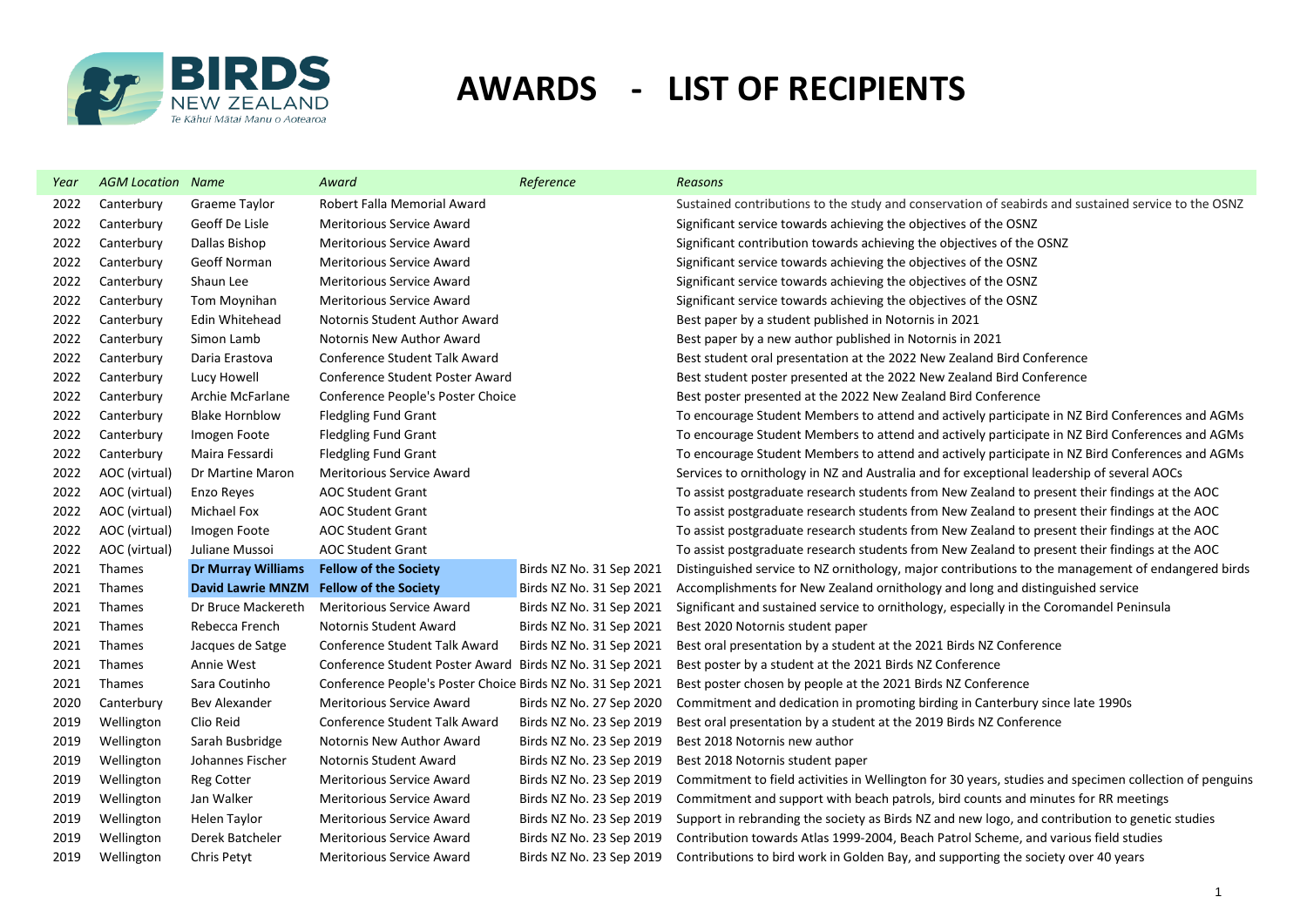| Year | <b>AGM Location Name</b>  |                               | Award                                                      | Reference                                       | Reasons                                                                                                                    |
|------|---------------------------|-------------------------------|------------------------------------------------------------|-------------------------------------------------|----------------------------------------------------------------------------------------------------------------------------|
| 2019 | Wellington                | Andrew Crossland              | Robert Falla Memorial Award                                | Birds NZ No. 23 Sep 2019                        | Commitment to bird work in Canterbury, contributions to NZ wader counts and Beach Patrol Scheme                            |
| 2019 | <b>AOC Darwin</b>         | Daria Erastova                | <b>AOC Student Grant</b>                                   | Birds NZ No. 23 Sep 2019                        | To assist postgraduate research students from New Zealand to present their findings at the AOC                             |
| 2019 | <b>AOC Darwin</b>         | Malin Undin                   | <b>AOC Student Grant</b>                                   | Birds NZ No. 23 Sep 2019                        | To assist postgraduate research students from New Zealand to present their findings at the AOC                             |
| 2018 | Paihia                    |                               | Ann-Kathrin Schlesselr Notornis New Author Award           | Birds NZ No. 19 Sep 2018                        | Best 2017 Notornis new author                                                                                              |
| 2018 | Paihia                    | Lauren Little                 | Notornis Student Award                                     | Birds NZ No. 19 Sep 2018                        | Best 2017 Notornis student paper                                                                                           |
| 2018 | Paihia                    | Rebecca French                | Conference Student Talk Award                              | Birds NZ No. 19 Sep 2018                        | Best oral presentation by a student at the 2018 Birds NZ Conference                                                        |
| 2018 | Paihia                    | Lyndsay Rankin                | Conference Student Poster Award                            | Birds NZ No. 19 Sep 2018                        | Best poster by a student at the 2018 Birds NZ Conference                                                                   |
| 2018 | Paihia                    | Megan Friesen                 | Conference People's Poster Choice Birds NZ No. 19 Sep 2018 |                                                 | Best poster chosen by people at the 2018 Birds NZ Conference                                                               |
| 2018 | Paihia                    | George Hobson                 | A T Edgar Junior Award                                     | Birds NZ No. 19 Sep 2018                        | Contribution to bird studies and involvement as young birder                                                               |
| 2018 | Paihia                    | <b>Eleanor Gunby</b>          | A T Edgar Junior Award                                     | Birds NZ No. 19 Sep 2018                        | Contribution to bird studies and involvement as young birder                                                               |
| 2018 | Paihia                    | David Melville                | Robert Falla Memorial Award                                | Birds NZ No. 19 Sep 2018                        | Served as RR, Council member, Scientific Committee member and Banding Liaison Officer                                      |
| 2017 | Te Anau                   | Natalie Forsdick              | Conference Student Talk Award                              | Birds NZ No. 15 Sep 2017                        | Best oral presentation by a student at the 2017 Birds NZ Conference                                                        |
| 2017 | Te Anau                   | <b>Bridget Batchelor</b>      | <b>Meritorious Service Award</b>                           | Birds NZ No. 15 Sep 2017                        | Outstanding printing and mailing service of the Society's journals for many years                                          |
| 2017 | Te Anau                   | Peter Frost                   | <b>Meritorious Service Award</b>                           | Birds NZ No. 15 Sep 2017                        | Various roles, incl. 2 terms on Council, RR Wanganui, P&A Convenor and leadership of national RBG sur                      |
| 2017 | Te Anau                   | Janet Snell                   | Meritorious Service Award                                  | Birds NZ No. 15 Sep 2017                        | Served as RR and actively participated in many field projects                                                              |
| 2017 | AOC Geelong               | <b>Hendrik Schultz</b>        | <b>AOC Student Grant</b>                                   | Birds NZ No. 15 Sep 2017                        | To assist postgraduate research students from New Zealand to present their findings at the AOC                             |
| 2016 | Napier                    | Collin O'Donnell              | Robert Falla Memorial Award                                | Birds NZ No. 11 Sep 2016                        | Long service, incl. wetland bird studies                                                                                   |
| 2016 | Napier                    | John Khouri                   | Meritorious Service Award                                  | Birds NZ No. 11 Sep 2016                        | Annual audits of accounts and assistance to Treasurer                                                                      |
| 2016 | Napier                    | Peter Reese                   | Meritorious Service Award                                  | Birds NZ No. 11 Sep 2016                        | Organised banding sessions and training opportunities                                                                      |
| 2016 | Napier                    | Tony Habraken                 | <b>Meritorious Service Award</b>                           | Birds NZ No. 11 Sep 2016                        | Key factor in the success of the wader movement project and core member of South Auckland                                  |
| 2015 | <b>Blenheim</b>           | <b>Hugh Robertson</b>         | <b>Fellow of the Society</b>                               | Birds NZ No. 7 Sep 2015                         | Contribution with the "Field Guide to the Birds of NZ"                                                                     |
| 2015 | <b>Blenheim</b>           | Derek Onley                   | Honorary Member for Life                                   | Birds NZ No. 7 Sep 2015                         | Provided illustrations for the Field Guide to the Birds of NZ                                                              |
| 2015 | <b>Blenheim</b>           | Julia White                   | Meritorious Service Award                                  | Birds NZ No. 7 Sep 2015                         | Held the Membership Secretary position for 4 years                                                                         |
| 2015 | AOC Adelaide              | Josie Galbraith               | <b>AOC Student Grant</b>                                   | Birds NZ No. 7 Sep 2015                         | To assist postgraduate research students from New Zealand to present their findings at the AOC                             |
| 2014 | Palmerston Nor Nick Allen |                               | Robert Falla Memorial Award                                | Birds NZ No. 3 Sep 2014                         | Served as Editor of SB since 2003, RR Canterb 1999-2006, making citizen-science ornith. more accessib                      |
| 2014 |                           | Palmerston Nor Michael Taylor | Meritorious Service Award                                  | Birds NZ No. 3 Sep 2014                         | Acted as the Society Archivist and RR for AKL for many years                                                               |
| 2013 | Dunedin                   | Ray Clough                    | Meritorious Service Award                                  |                                                 | Southern Bird No. 55 Sept 2 Long service, advocating for shorebird protection in Mangere                                   |
| 2013 | Dunedin                   | Nori Bell                     | A T Edgar Junior Award                                     |                                                 | Southern Bird No. 55 Sept 2 Active member for past 5 years, banding, assisting with field work                             |
| 2013 | AOC Auckland              | Jimmy Choi                    | <b>AOC Student Grant</b>                                   |                                                 | Southern Bird No. 55 Sept 2To assist postgraduate research students from New Zealand to present their findings at the AOC  |
| 2012 | Tauranga                  | David Medway                  | Robert Falla Memorial Award                                |                                                 | Southern Bird No. 50 June 2 Long service, incl. Pacific papers and contribution to Notornis                                |
| 2012 | Tauranga                  | Kerry-Jane Wilson             | Robert Falla Memorial Award                                |                                                 | Southern Bird No. 50 June 2 Long service, incl. research, publications and encouraging wider audience                      |
| 2012 | Tauranga                  | <b>Paul Sagar</b>             | <b>Fellow of the Society</b>                               |                                                 | Southern Bird No. 50 June 2 Significant contributions to knowledge of NZ birds                                             |
| 2011 | Lower Hutt                | <b>Don Merton</b>             | <b>Fellow of the Society</b>                               | Presented by David Lawrie   Passed away in 2011 |                                                                                                                            |
| 2011 | Lower Hutt                | Hugh Clifford                 | Meritorious Service Award                                  |                                                 | Southern Bird No. 46 June 2 Time and work he contributed to the Grey-faced petrel project and beach patrolling             |
|      | 2011 Lower Hutt           | Paddy Latham                  | Meritorious Service Award                                  |                                                 | Southern Bird No. 46 June 2 Outstanding and continuous service to the Society, incl. wader counts and beach patrolling     |
| 2011 | Lower Hutt                | <b>Brent Stephenson</b>       | <b>Meritorious Service Award</b>                           |                                                 | Southern Bird No. 46 June 2 Support as the Society's webmaster for 15 years.                                               |
| 2011 | Lower Hutt                | Andrew Robertson              | Meritorious Service Award                                  |                                                 | Southern Bird No. 46 June 2 Support in hosting the Society's website.                                                      |
| 2011 | Lower Hutt                | Ralph Powlesland              | Robert Falla Memorial Award                                |                                                 | Southern Bird No. 46 June 2 Long service, incl. research and papers on terns and gulls.                                    |
| 2011 | <b>AOC Cairns</b>         | Katharina Manno               | <b>AOC Student Grant</b>                                   |                                                 | Southern Bird No. 46 June 2To assist postgraduate research students from New Zealand to present their findings at the AOC. |
| 2011 | <b>AOC Cairns</b>         | Jesse Conklin                 | <b>AOC Student Grant</b>                                   |                                                 | Southern Bird No. 46 June 2To assist postgraduate research students from New Zealand to present their findings at the AOC. |
| 2010 | Nelson                    | Alan Tennyson                 | Meritorious Service Award                                  |                                                 | Southern Bird No. 42 June 2 Contribution to preparation of fourth edition of the Checklist.                                |
| 2010 | Nelson                    | Brian Bell                    | Meritorious Service Award                                  |                                                 | Southern Bird No. 42 June 2 Contribution to preparation of fourth edition of the Checklist.                                |
| 2010 | Nelson                    | David Medway                  | <b>Meritorious Service Award</b>                           |                                                 | Southern Bird No. 42 June 2 Contribution to preparation of fourth edition of the Checklist.                                |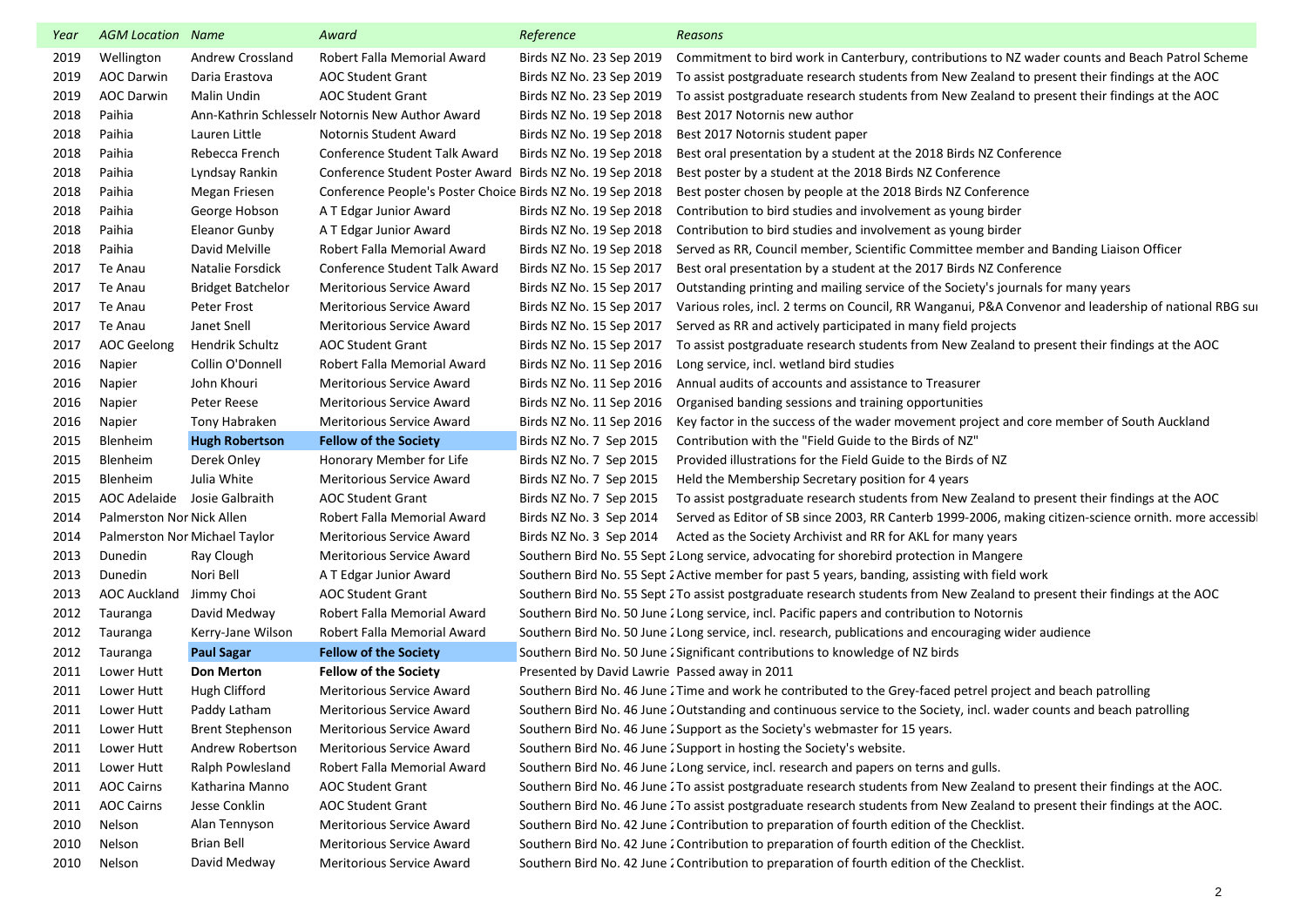| Year | <b>AGM Location Name</b>   |                              | Award                                            | Reference<br>Reasons                                                                                                                 |
|------|----------------------------|------------------------------|--------------------------------------------------|--------------------------------------------------------------------------------------------------------------------------------------|
| 2010 | Nelson                     | <b>Geoff Chambers</b>        | <b>Meritorious Service Award</b>                 | Southern Bird No. 42 June 2 Contribution to preparation of fourth edition of the Checklist.                                          |
| 2010 | Nelson                     | Paul Scofield                | Meritorious Service Award                        | Southern Bird No. 42 June 2 Contribution to preparation of fourth edition of the Checklist.                                          |
| 2010 | Nelson                     | Ricardo Palma                | Meritorious Service Award                        | Southern Bird No. 42 June 2 Contribution to preparation of fourth edition of the Checklist.                                          |
| 2010 | Nelson                     | <b>Trevor Worthy</b>         | Meritorious Service Award                        | Southern Bird No. 42 June 2 Contribution to preparation of fourth edition of the Checklist.                                          |
| 2010 | Nelson                     | Kathleen Harrison            | Meritorious Service Award                        | Southern Bird No. 42 June 2 Continuous service over many years, incl. active involvement and fostering awareness and interest.       |
| 2010 | Nelson                     | <b>Brian Gill</b>            | Robert Falla Memorial Award                      | Southern Bird No. 42 June 2 Contribution to checklist work for 26 yrs. Convenor of Checklist Committee for last 10 yrs. Contributior |
| 2009 | Orewa                      | Sheila Petch                 | Meritorious Service Award                        | Southern Bird No. 38 June 2 Support and encouragement of new members, major contributor to regional/national projects, instrun       |
| 2009 | Orewa                      | Ron Nilsson                  | Meritorious Service Award                        | Southern Bird No. 38 June 2 Helped develop methods to save endangered species, taught bush birding skills to Canterbury member       |
| 2009 | Southland                  | Lloyd Esler                  | QSM                                              |                                                                                                                                      |
| 2009 | AOC Armidale               | Josie Galbraith              | <b>AOC Student Grant</b>                         | Southern Bird No. 38 June 2To assist postgraduate research students from New Zealand to present their findings at the AOC.           |
| 2009 | AOC Armidale               | Amelia Geary                 | <b>AOC Student Grant</b>                         | Southern Bird No. 38 June 2To assist postgraduate research students from New Zealand to present their findings at the AOC.           |
| 2008 | Kaikoura                   | Betty Watt                   | Meritorious Service Award                        | Southern Bird No. 35 Sept 2 Outstanding contribution to Mt Bruce and stichbirds in particular.                                       |
| 2008 | Kaikoura                   | Brian Boeson                 | Meritorious Service Award                        | Southern Bird No. 35 Sept 2 Instrumental in Wairarapa membership. Significant contribution in Beach Patrol records, Mt Bruce, Fiel   |
| 2008 | Kaikoura                   | Ros Batcheler                | Meritorious Service Award                        | Southern Bird No. 35 Sept 2 Effective contributor to surveys and translocation projects, as well as regional society affairs.        |
| 2008 | Kaikoura                   | Roger Sharp                  | Meritorious Service Award                        | Southern Bird No. 35 Sept 2 Played major role in computerising membership records. Held Membership Secretary position for 7 yea      |
| 2007 |                            | New Plymouth Chris Robertson | <b>Fellow of the Society</b>                     | Atlas launch Govt House 13Aug07                                                                                                      |
| 2007 | New Plymouth Adrian Riegen |                              | MNZM                                             |                                                                                                                                      |
| 2007 |                            | New Plymouth Tenick Dennison | MNZM                                             |                                                                                                                                      |
| 2007 | New Plymouth Barry Hartley |                              | QSM                                              |                                                                                                                                      |
| 2007 |                            | New Plymouth Gwenda Pulham   | QSM                                              |                                                                                                                                      |
| 2005 | Hamilton                   | <b>Barry Hartley</b>         | Meritorious Service Award                        | Southern Bird No. 22 Sept 2 Distribution Atlas survey work                                                                           |
| 2005 | Hamilton                   | Bill Cash                    | <b>Meritorious Service Award</b>                 | Southern Bird No. 22 Sept 2 Distribution Atlas survey work                                                                           |
| 2005 | Hamilton                   | Colin Scadden                | Meritorious Service Award                        | Southern Bird No. 22 Sept 2 Instigator & facilitator of OSNZ in Wairarapa, Chathams voluntary work x3 trips, Caspian tern banding (  |
| 2005 | Hamilton                   | Hugh & Zoe Clifford          | Meritorious Service Award                        | Southern Bird No. 22 Sept 2 Distribution Atlas survey work                                                                           |
| 2005 | Hamilton                   | Jack Taylor                  | Meritorious Service Award                        | Southern Bird No. 22 Sept 2 Support of field study in Marlborough                                                                    |
| 2005 | Hamilton                   | Lloyd Esler                  | Meritorious Service Award                        | Southern Bird No. 22 Sept 2 Distribution Atlas survey work                                                                           |
| 2005 | Hamilton                   | Nick Allen                   | Meritorious Service Award                        | Southern Bird No. 22 Sept 2 Distribution Atlas survey work                                                                           |
| 2005 | Hamilton                   | Paul Cuming                  | Meritorious Service Award                        | Southern Bird No. 22 Sept 2 Distribution Atlas survey work                                                                           |
| 2005 | Hamilton                   | Stella & John Rowe           | Meritorious Service Award                        | Southern Bird No. 22 Sept 2 Distribution Atlas survey work                                                                           |
| 2005 | Hamilton                   | <b>Stuart Nicholson</b>      | Meritorious Service Award                        | Southern Bird No. 22 Sept 2 Distribution Atlas survey work                                                                           |
| 2005 | Hamilton                   | Ted Wnorowski                | Meritorious Service Award                        | Southern Bird No. 22 Sept 2 Distribution Atlas survey work                                                                           |
| 2005 | Hamilton                   | <b>Tenick Dennison</b>       | Meritorious Service Award                        | Southern Bird No. 22 Sept 2 Set up bird slide library, support of local Wairarapa members, Chathams voluntary work x3 trips          |
| 2004 | Oamaru                     | <b>LES MCPHERSON</b>         | Meritorious Service Award                        | Southern Bird No. 19 Sept 2 The most comprehensive bird sound archive in New Zealand.                                                |
| 2004 | Oamaru                     | David Lawrie                 | MNZM                                             | Southern Bird No. 19 Sept 2 Services to Conservation                                                                                 |
| 2003 | Wanganui                   |                              | Richard Holdaway (joi: D L Serventy Medal (RAOU) | Southern Bird No. 18 June 2 Outstanding contributions to Australasian ornithology. The Lost World of the Moa                         |
| 2003 | Wanganui                   |                              | Trevor Worthy (jointly D L Serventy Medal (RAOU) | Southern Bird No. 18 June 2 Outstanding contributions to Australasian ornithology. The Lost World of the Moa                         |
| 2003 | Wanganui                   | <b>COLIN HILL</b>            | Meritorious Service Award                        | Southern Bird No. 15 Sept 2 Wader study at Lake Ellesmere                                                                            |
| 2003 | Wanganui                   | DICK JACKSON (late)          | <b>Meritorious Service Award</b>                 | Southern Bird No. 15 Sept 2 Kea studies at Arthur's Pass                                                                             |
| 2003 | Wanganui                   | DON GEDDES                   | Meritorious Service Award                        | Southern Bird No. 15 Sept 2 Long committment to field surveys                                                                        |
| 2002 | Hokitika                   | <b>KATHY BARROW</b>          | Meritorious Service Award                        | Southern Bird No. 11 June 2 OSNZ honorary librarian                                                                                  |
| 2002 | Hokitika                   | Paul Sagar                   | Meritorious Service Award                        | Southern Bird No. 11 June 2 Member since 1979, Councillor 1981-94, Canterbury RR 1979-84, Editor OSNZ News 1978-93, Notornis         |
| 2002 | Hokitika                   | TIM LOVEGROVE                | Meritorious Service Award                        | Southern Bird No. 11 June 2 Compiler of index to Notornis for 32 years.                                                              |
|      | 2002 Hokitika              | <b>TONY CROCKER</b>          | Meritorious Service Award                        | Southern Bird No. 14 June 2 Editor of 36 Issues of OSNZ News & Southern Bird Since 1993, co-ordinating review of OSNZ operation      |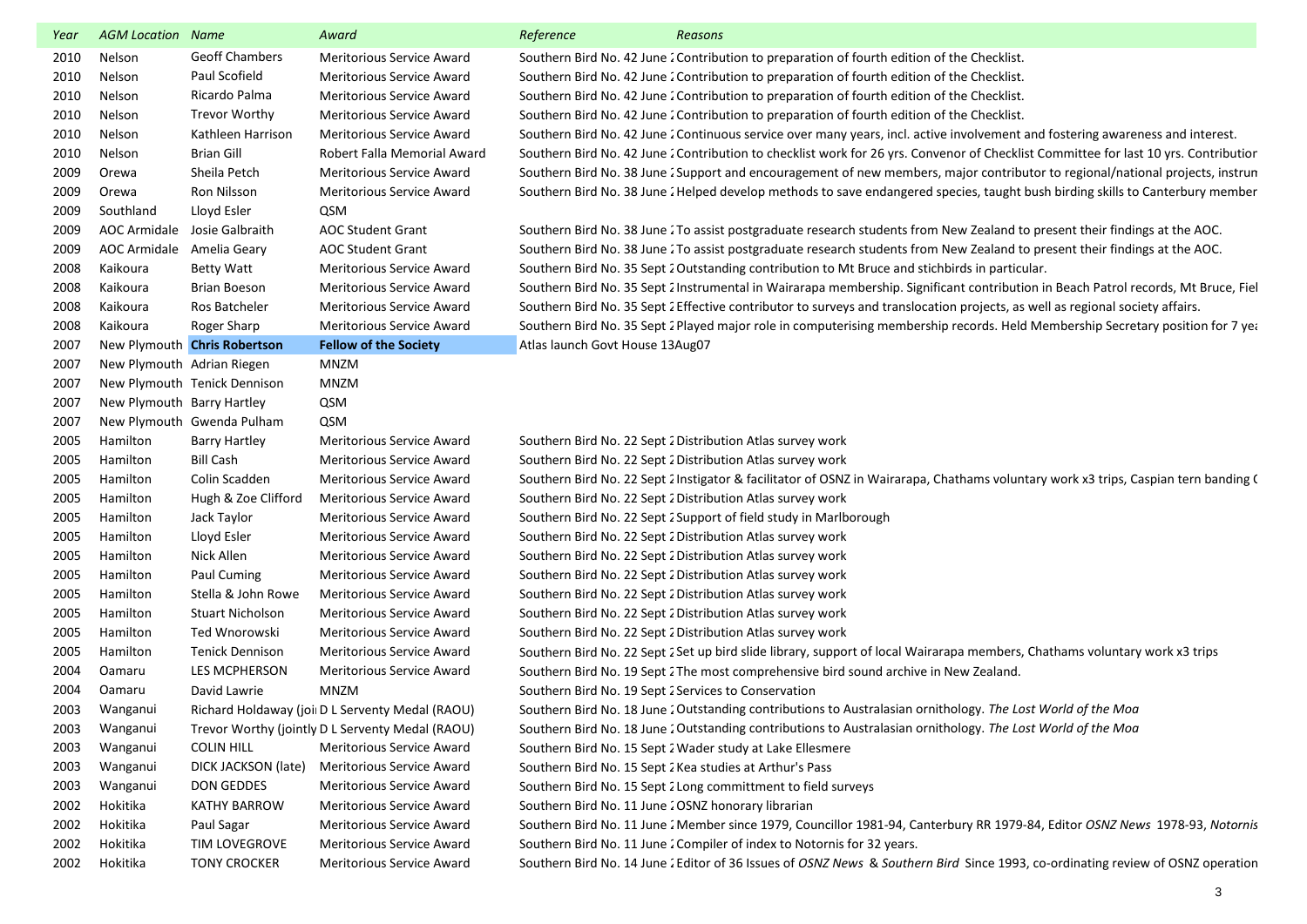| Year | <b>AGM Location Name</b> |                                   | Award                                         | Reference<br>Reasons                                                                                                                                                |
|------|--------------------------|-----------------------------------|-----------------------------------------------|---------------------------------------------------------------------------------------------------------------------------------------------------------------------|
| 2002 | Hokitika                 | Colin Scadden                     | <b>NZOM</b>                                   | Southern Bird No. 22 Sept 2 Services to Conservation                                                                                                                |
| 2002 | Hokitika                 | <b>CHRIS ROBERTSON</b>            | Robert Falla Memorial Award                   | Southern Bird No. 11 June 2 Significant contributions to the Society                                                                                                |
| 2001 | Rotorua                  | Audrey Eagle                      | CompNZOM                                      | Southern Bird No. 07 Sept 2 Services to botanical art                                                                                                               |
| 2001 | Rotorua                  | <b>BETTY SEDDON</b>               | <b>Meritorious Service Award</b>              | Southern Bird No. 07 Sept 2001                                                                                                                                      |
| 2001 | Rotorua                  | <b>CHRIS CHALLIES</b>             | Meritorious Service Award                     | Southern Bird No. 07 Sept 2001                                                                                                                                      |
| 2001 | Rotorua                  | <b>KATHLEEN TODD</b>              | Meritorious Service Award                     | Southern Bird No. 07 Sept 2001                                                                                                                                      |
| 2001 | Rotorua                  | PETER SCHWEIGMAN                  | Meritorious Service Award                     | Southern Bird No. 07 Sept 2001                                                                                                                                      |
| 2001 | Rotorua                  | <b>JOHN WARHAM</b>                | <b>MNZOM</b>                                  | Southern Bird No. 07 Sept 2 Services to Ornithology                                                                                                                 |
| 2000 | Napier                   | <b>TROY MAKAN</b>                 | A T Edgar Junior Award                        |                                                                                                                                                                     |
| 2000 | Napier                   | <b>RON SCARLETT</b>               | <b>Meritorious Service Award</b>              |                                                                                                                                                                     |
| 1999 | ChCh                     | JAMIE WOOD                        | A T Edgar Junior Award                        | OSNZ News No. 92 Sept 19! Organised 2 y banding programme for BBGs, youngest person to hold a banding permit, beach patrolle                                        |
| 1999 | ChCh                     | <b>DICK VEITCH</b>                |                                               | Diamond Jubilee Meritorious ServicOSNZ News No. 92 Sept 19! Organisor of field projects in greater Auckland area & offshore islands, Orgr Beach Patrol Scheme in 19 |
| 1999 | ChCh                     | <b>HAZEL HARTY</b>                |                                               | Diamond Jubilee Meritorious Servic OSNZ News No. 92 Sept 19! Councillor, membership secy, back numbers                                                              |
| 1999 | ChCh                     | <b>BRIAN BELL</b>                 | <b>Fellow of the Society</b>                  | OSNZ News No. 92 Sept 19! Died in 2016                                                                                                                              |
| 1999 | ChCh                     | <b>JOHN WARHAM</b>                | <b>Fellow of the Society</b>                  | OSNZ News No. 92 Sept 19! Died in 2010                                                                                                                              |
| 1999 | ChCh                     | <b>HUGH ROBERTSON</b>             | Robert Falla Memorial Award                   | OSNZ News No. 92 Sept 19! Sustained service to both the Society & valuable contributions to the study of birds in the New Zealand                                   |
| 1998 | Wgtn                     | <b>DEVELOPED</b>                  | Meritorious Service Award                     | OSNZ News No. 88 Sept 1998                                                                                                                                          |
| 1998 | Wgtn                     | Don Merton                        |                                               | United Nations Environment Progra OSNZ News No. 87 June 19! Pioneer in management of animals facing extinction                                                      |
| 1997 | Whangarei                |                                   | CHRIS GARDEN (Joint \ A T Edgar Junior Award  | OSNZ News No. 84 Sept 19! Southland field work                                                                                                                      |
| 1997 | Whangarei                |                                   | JAMIE WOOD (Joint w A T Edgar Junior Award    | OSNZ News No. 84 Sept 19! Southland field work                                                                                                                      |
| 1997 | Whangarei                | <b>EVAN TURBOTT</b>               | <b>Fellow of the Society</b>                  | OSNZ News No. 84 Sept 19! Died in 2014                                                                                                                              |
| 1997 | Whangarei                | <b>PETER BULL</b>                 | <b>Fellow of the Society</b>                  | OSNZ News No. 84 Sept 19! Died in 2006                                                                                                                              |
| 1997 | Whangarei                | <b>DAVID CROCKETT</b>             | Robert Falla Memorial Award                   | OSNZ News No. 84 Sept 1997                                                                                                                                          |
| 1996 | Foxton Beach             | CHRIS GARDEN (Joint ) Druce Award |                                               | OSNZ News No. 81 Dec 96 Southland field work                                                                                                                        |
| 1996 | Foxton Beach             | Established                       | Druce Award                                   | OSNZ News No. 81 Dec 199 For Juniors. Set of Notornis, for passing on when they are no longer members.                                                              |
| 1996 | Foxton Beach             | JAMIE WOOD (Joint w Druce Award   |                                               | OSNZ News No. 81 Dec 96 Southland field work                                                                                                                        |
| 1996 | Foxton Beach             | <b>BRIAN MARPLES</b>              | <b>Fellow of the Society</b>                  | OSNZ News No. 85 Dec 199 Instigator & founder of OSNZ, incl Class Sum Notes. Note: Died.                                                                            |
| 1996 | Foxton Beach             |                                   | Barrie & Rosemary He Heather Memorial Glasses | OSNZ News No. 80 June 19! Contribution to OSNZ for many years.                                                                                                      |
| 1996 | Foxton Beach             | <b>RON SCARLETT</b>               | MBE                                           | OSNZ News No. 81 Dec 1996                                                                                                                                           |
| 1995 | Stewart Is               | <b>BARRIE HEATHER</b>             | Honorary Life Member                          | OSNZ News No. 76 Sept 1995 & 71 Jun 94                                                                                                                              |
| 1995 | Stewart Is               | PAUL SAGAR                        | Robert Falla Memorial Award                   | OSNZ News No. 76 Sept 19! Long service to OSNZ, including OSNZ News Editor, Council & Co-ordinator of National Wader Census.                                        |
| 1994 | Nelson                   | MATTHEW WONG                      | A T Edgar Junior Award                        | OSNZ News No. 76 Sept 1995 & 71 Jun 94                                                                                                                              |
| 1992 | Masterton                | JOHN WARHAM                       | D L Serventy Medal (RAOU)                     | Southern Bird No. 18 June : Outstanding contributions to Australasian ornithology. The Lost World of the Moa                                                        |
| 1992 | Masterton                | BETH BROWN                        | Robert Falla Memorial Award                   | OSNZ News No. 63 June 19! Contributions to OSNZ                                                                                                                     |
| 1991 | Blenheim                 | Jack Taylor                       | "Special"                                     | OSNZ News No. 59 Jun 199 Support in Marlborough, to Junior & Field Study courses, Central Passerrine Banding Project.                                               |
| 1991 | Blenheim                 | <b>Barry Heather</b>              | Robert Falla Memorial Award                   | Flying Start p10 & OSNZ Ne Member since 1949, Council & Editor since 1978, 30 articles in Notornis, textbook on birds                                               |
| 1990 | Wgtn                     | David Bell                        | A T Edgar Junior Award                        | OSNZ News No. 57 Dec 90 Kapiti Is saddleback Nest boxes, bird reports, Ward & Nga Manu mist netting, beach patrols, Meeting h                                       |
| 1990 | Wgtn                     | Mike Bell                         | A T Edgar Junior Award                        | OSNZ News No. 57 Dec 90 Kapiti Is saddleback Nest boxes, bird reports, Ward & Nga Manu mist netting, beach patrols, Meeting h                                       |
| 1990 | Wgtn                     | Brian D Bell                      | Fellowship RAOU                               | OSNZ News No. 56 Sep 199 Bird transfer work, off-shore island work incl sub-antarctic, 50 papers, 25 y on OSNZ Council.                                             |
| 1988 |                          | E G Turbott                       | Robert Falla Memorial Award                   | <b>Flying Start p10</b>                                                                                                                                             |
| 1987 |                          | <b>Andrew Crossland</b>           | A T Edgar Junior Award                        | OSNZ News No. 43 June 1987                                                                                                                                          |
| 1987 |                          | Peter Langlands                   | A T Edgar Junior Award                        | OSNZ News No. 43 June 1987                                                                                                                                          |
| 1987 |                          | <b>Brian D Bell</b>               | Robert Falla Memorial Award                   | Flying Start p10                                                                                                                                                    |